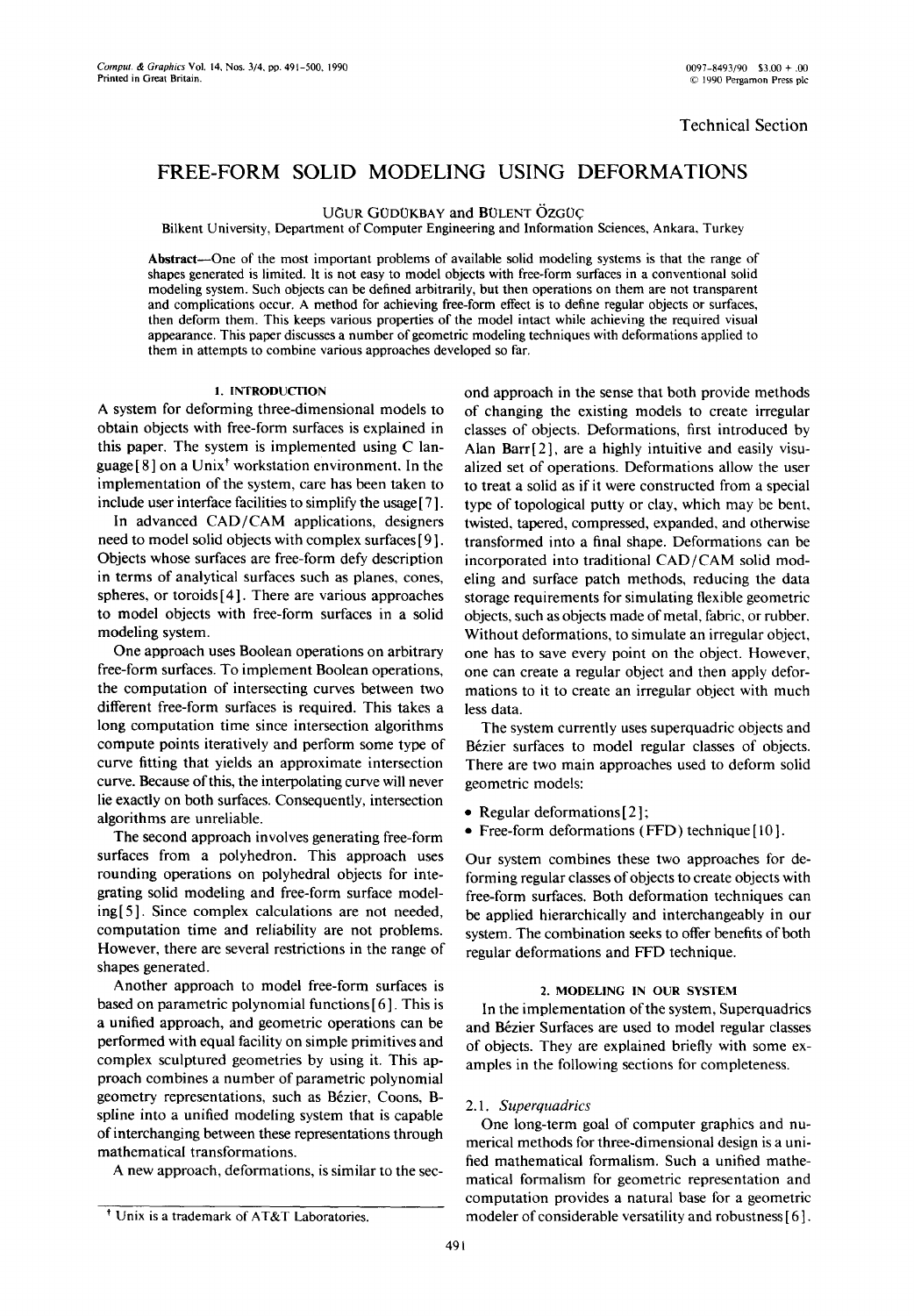Superquadric objects show potential to achieve this goal [ 1 ]. The superquadric objects are a new collection of smooth parametric objects producing a new spectrum of flexible forms. The chief advantage of superquadrics is that they allow complex solids and surfaces to be constructed and altered easily by changing a few interactive parameters. The superquadrics family consists of mainly superquadric ellipsoids, toroids, hyperboloids of one piece, and hyperboioids of two pieces. These shapes differ from the corresponding quadrics in the exponent of their terms. The exponents of their terms, which are two for the quadric shapes, are replaced by an arbitrary positive number. By changing the exponent of the terms, the shapes can be rounded, pinched, and can have different properties in different sections.

Superquadrics can be defined by either nonparametric or parametric equations. Our implementation uses parametric equations to generate superquadrics since generation of surface points is easier with this method.

The mathematics used to define superquadrics can be summarized as follows[l]. Given are two two-dimensional curves

$$
\underline{h}(\omega) = \begin{bmatrix} h_1(\omega) \\ h_2(\omega) \end{bmatrix}, \quad \omega_0 \leq \omega \leq \omega_1,
$$

and

$$
\underline{m}(\eta) = \begin{bmatrix} m_1(\eta) \\ m_2(\eta) \end{bmatrix}, \quad \eta_0 \leq \eta \leq \eta_1.
$$

The spherical product  $x = m \otimes h$  of the two curves is a surface defined as

$$
\underline{x}(\eta, \omega) = \begin{bmatrix} m_1(\eta)h_1(\omega) \\ m_1(\eta)h_2(\omega) \\ m_2(\eta) \end{bmatrix}, \quad \omega_0 \leq \omega \leq \omega_1 \\ \eta_0 \leq \eta \leq \eta_1
$$

Geometrically,  $h(\omega)$  is a horizontal curve vertically modulated by  $m(\eta)$ ;  $m_1(\eta)$  changes the relative scale of  $h$ , while  $m_2(\eta)$  raises and lowers it.  $\eta$  is a northsouth parameter, like latitude, whereas  $\omega$  is an eastwest parameter, like longitude. Spherical product surfaces can be rescaled by a separate vector  $\underline{a} = [a_1, a_2,$  $a_3$ ]<sup>T</sup> where T denotes the transpose.

Position vectors for different types of superquadric objects follow [ 1 ].

#### *2.1. I. Position vector of surface for superellipsoids."*

$$
\underline{x}(\eta, \omega) = \begin{bmatrix} a_1 C_{\eta}^{t_1} C_{\omega}^{t_2} \\ a_2 C_{\eta}^{t_1} S_{\omega}^{t_2} \\ a_3 S_{\eta}^{t_1} \end{bmatrix}, \quad \frac{-\frac{\pi}{2} \leq \eta \leq \frac{\pi}{2}}{-\pi \leq \omega \leq \pi}
$$

where 
$$
C_{\eta} = \cos(\eta)
$$
, and  $S_{\eta} = \sin(\eta)$ .

2. i.2. *Position vector of surface for superhyperboloids of one piece."* 

$$
\underline{x}(\eta, \omega) = \begin{bmatrix} a_1 \sec^{\alpha_1} \eta C_{\omega}^{\alpha_2} \\ a_2 \sec^{\alpha_1} \eta S_{\omega}^{\alpha_2} \\ a_3 \tan^{\alpha_1} \eta \end{bmatrix}, \quad \frac{-\frac{\pi}{2} < \eta < \frac{\pi}{2}}{-\pi \leq \omega < \pi}.
$$

2.1.3. *Position vector of surface for superhyperboloids of two pieces."* 

 $\underline{x}(\eta, \omega)$ 

$$
-\frac{\pi}{2} < \eta < \frac{\pi}{2}
$$
\n
$$
= \begin{bmatrix} a_1 \sec^{\alpha_1} \eta & \sec^{\alpha_2} \omega \\ a_2 \sec^{\alpha_1} \eta & \tan^{\alpha_2} \omega \\ a_3 \tan^{\alpha_1} \eta & \frac{\pi}{2} < \omega < \frac{\pi}{2} \end{bmatrix} \quad \text{(piece 1)}
$$
\n
$$
\frac{\pi}{2} < \omega < \frac{3\pi}{2} \quad \text{(piece 2)}
$$

#### 2.1.4. *Position vector of surface for supertoroids:*

$$
\underline{x}(\eta, \omega) = \begin{bmatrix} a_1(a_4 + C_{\eta}^{i_1}) C_{\omega}^{i_2} \\ a_2(a_4 + C_{\eta}^{i_1}) S_{\omega}^{i_2} \\ a_3 S_{\eta}^{i_1} \end{bmatrix}, \quad -\pi \leq \eta \leq \pi
$$

Wireframe examples of superquadric objects from our system are shown in Fig. I, and superquadric ellipsoids with different exponents are shown in Fig. 2.

#### 2.2. *Bézier surfaces*

For an arbitrary curve, it may be difficult to devise a single set of parametric equations that completely defines the shape of the curve. However, any curve can be approximated by using different sets of parametric functions over different parts of the curve. Since finite degree polynomials are, in many respects, ideal forms for representing and approximating functions, they are used to form these approximations. The smoothness of a curve from one section to another can be described in terms of curve continuity between sections [ 3 ].

To define a curve or surface in design applications, a set of control points indicating the shape of the curve or surface is interactively specified. Bézier formulated a method for displaying curves specified with control points using the Bernstein polynomial basis. A useful feature of Bernstein basis is its convex-hull property, which means that any curve defined using it smoothly follows the control points without erratic oscillations.

Formulation of Bézier Surfaces can be found in [3]. Fig. 3 shows two Bézier Surfaces generated by our system.

#### 3. DEFORMATIONS

Since the primary goal of our system is to create the free-form objects and scenes that the user desires, we have to supply the user with the operations that can be used to achieve this goal. We have implemented deformations for this purpose. Two deformation tech-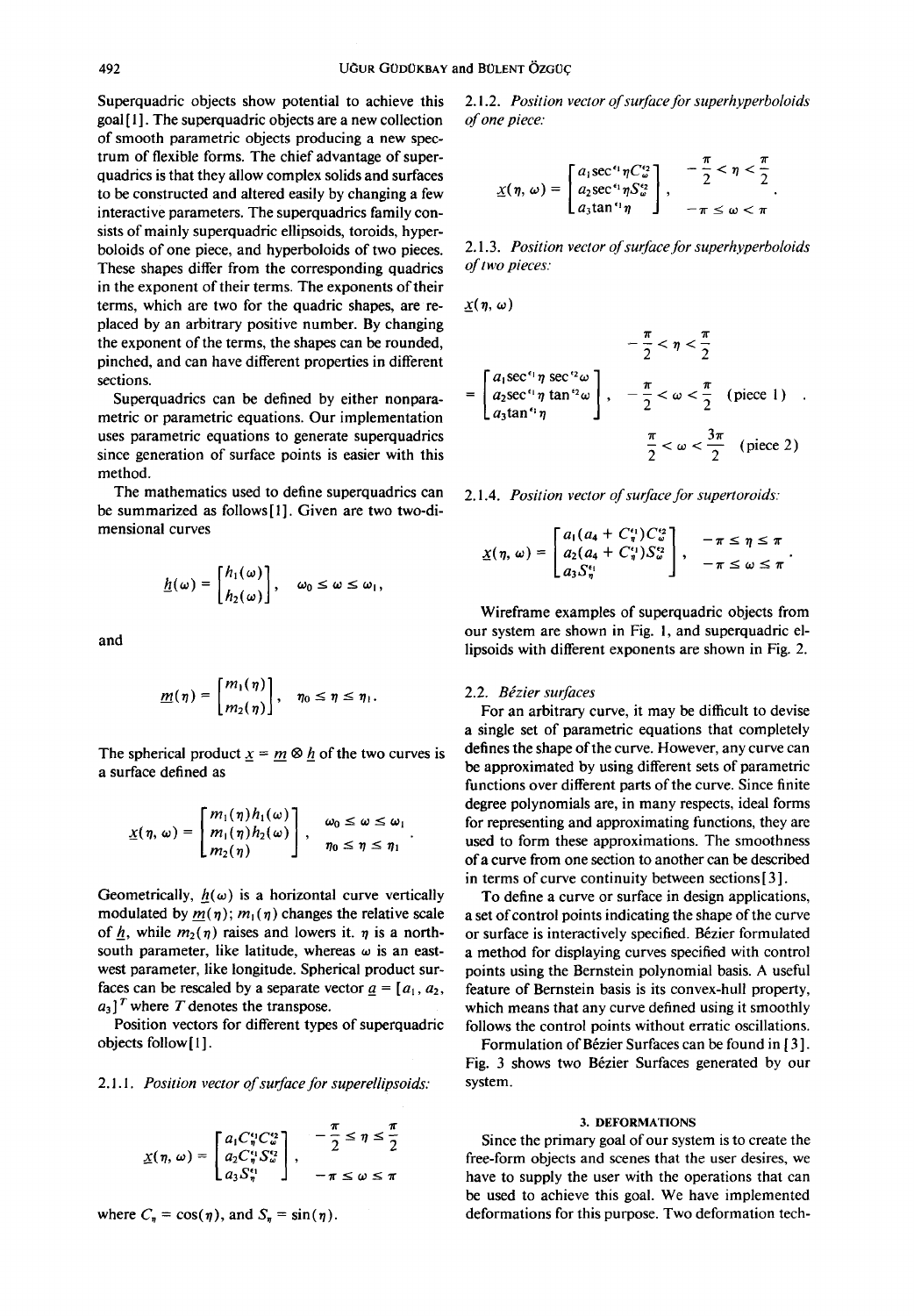

Fig. 1. Superquadric ellipsoid, hyperboloid of one piece, hyperboloid of two pieces, and toroid.



Fig. 2. Superquadric ellipsoids with different exponents.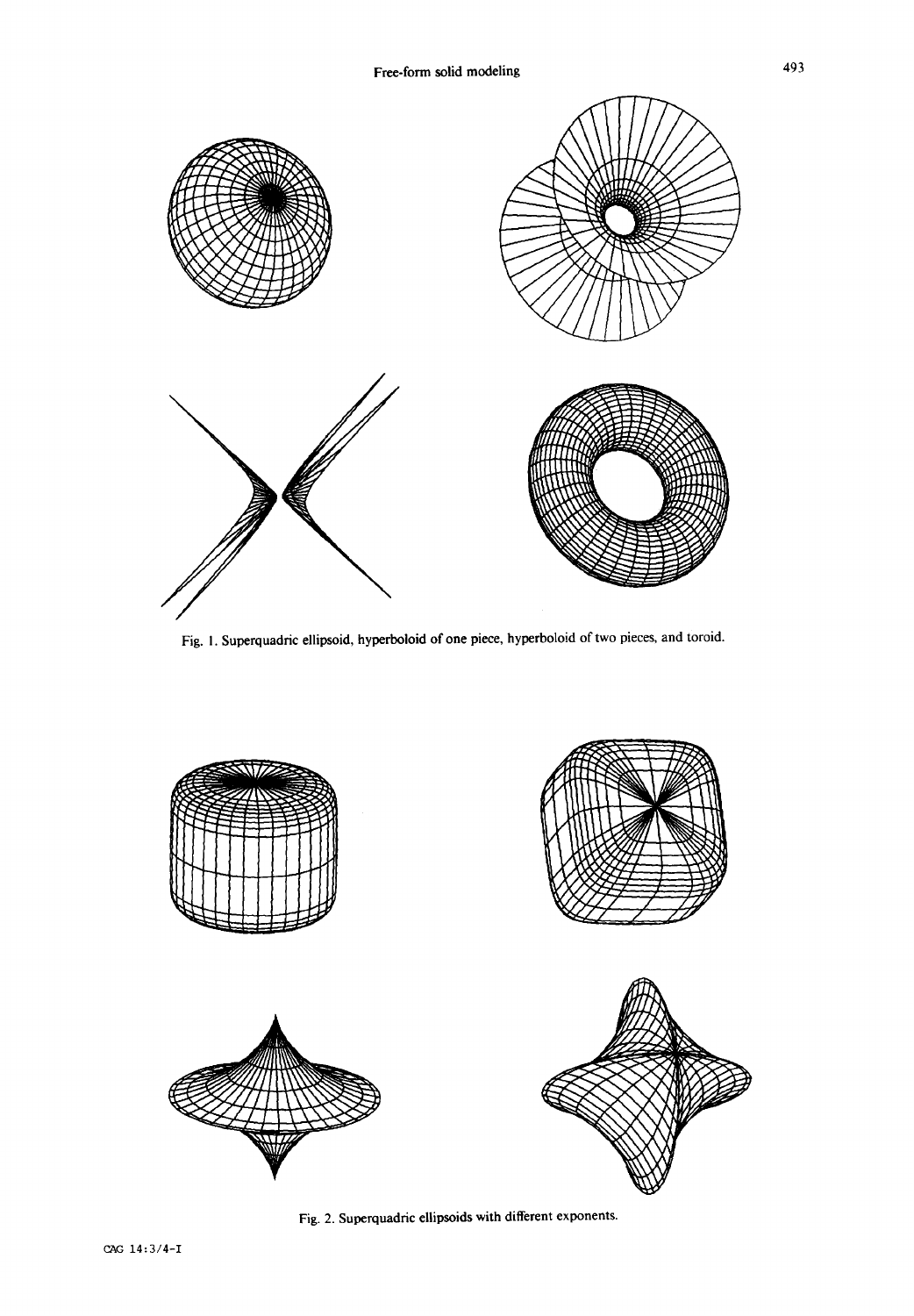

Fig. 3. Two Bézier surfaces.

niques are used in the implementation. Regular deformations [ 2 ] simulate twisting, bending, tapering, or similar transformations of geometric objects. Free-form deformation technique [10] is mainly developed to define the solid geometric model of an object bounded by free-form surfaces, and to sculpt it further with flexibility and freedom. Both of these techniques have advantages and disadvantages.

Although results of FFD can be guessed according to the movement of control points, desired objects can be obtained by trial and error. However, regular deformations are well defined and their results are straightforward. On the other hand, using FFD as a free-form modeling technique is better than using regular deformations due to the generality of it.

A very important disadvantage of FFD is the speed of the deformations since operations on trivariate Bernstein polynomials are very costly. It can be made faster by converting trivariate Bernstein polynomials to standard power basis polynomials. However, this operation also takes a fair amount of time.

The speed of deforming an object with FFD technique also depends on the number of control points. A deformation defined by larger number of control points can cause the deformed shape to follow the control points more closely than for lower degree deformations[11]. This produces better results, but at the expense of slowing down the operations. Regular deformations are very fast compared to FFD technique.

These two approaches have some common properties.

- Both approaches can be applied hierarchically to create complex objects from simpler ones,
- Both approaches can be applied to any solid modeling scheme.
- Both approaches compute the new  $x, y, z$  coordinates of a point as polynomial functions of the original  $x$ , y, z coordinates of that point.

Another important issue is that regular deformations can also be performed using FFD since it is a method for deforming three-dimensional objects in a free-form manner. However, using *FFD* to make twisting, bending, and tapering operations brings some undesired effects. For example, when an object is bent using FFD technique, the result will not be as predictable as when the same object is bent using regular deformations.

Due to the reasons stated above, our system combines the two approaches to alleviate the problems of them, and to offer the benefits to the user. When regular deformations are suitable for modeling an object, he or she may use them to gain in speed. When they are not sufficient for modeling an object, either FFD technique can be used, or both of the techniques can be applied hierarchically and interchangeably. The two deformation techniques are explained briefly with some examples in the following sections for completeness.

## *3.1. Regular deformations*

A globally specified deformation of a three-dimensional solid is a mathematical function  $F$  which explicitly modifies the global coordinates of points in space. Mathematically, it can be represented by the equation  $\underline{X} = \underline{F}(\underline{x})$  where  $\underline{x}$  represents the point in the undeformed solid, and  $X$  represents the points in the deformed solid $[2]$ . Each of the regular deformations are explained in detail in the following sections.

*3.1.1. Tapering.* Tapering is making an object become gradually narrower toward one end of it. Mathematically, it differentially changes the length of the two global components without changing the length of the third.

To do a tapering operation along the z-axis, one should choose a tapering function depending on the z-coordinates of the points. When the tapering function  $f(z) = 1$ , the portion of the deformed object is unchanged; the object increases in size as a function of z when  $f'(z) > 0$  and decreases in size when  $f'(z) < 0$ . The object passes through a singularity at  $f(z) = 0$  and becomes everted when  $f(z) < 0$ . Global tapering along the z-axis is given by the following equations:

$$
r = f(z)
$$
  

$$
X = rx
$$
  

$$
Y = ry
$$
  

$$
Z = z.
$$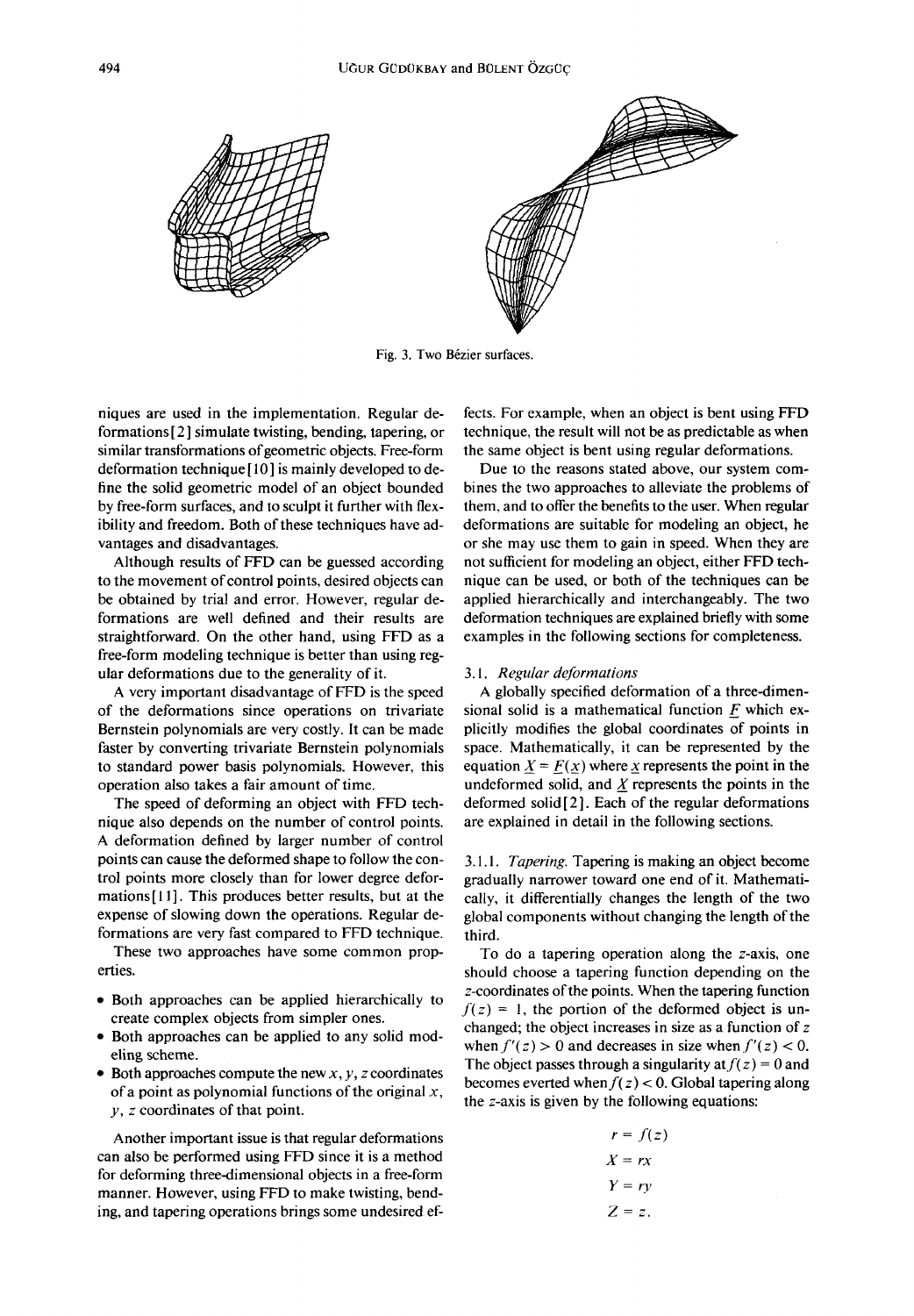

Fig. 4. Tapered superquadric ellipsoids.

Examples of tapering are shown in Fig. 4 where a superellipse is tapered using different tapering functions. The first object is obtained using the tapering function

 $f(z) = z \frac{\pi}{100}$  and the second one is obtained using the

tapering function  $f(z) = \cos\left(z \frac{\pi}{180}\right)$ .

*3. 1.2. Twisting.* A twist operation can be approximated as differential rotation, just as tapering is a differential scaling of the global basis vectors. We rotate one pair of global basis vectors as a function of height, without altering the third global basis vector. An example of twisting operation is the twisting of a deck of cards, by which each card is rotated somewhat more than the card beneath it. Twisting operation preserves the volume of the original solid.

To do a twisting operation along the z-axis, twisting angle  $\theta$  should be a function of the z-coordinate of the point to be deformed. Global twisting along the z-axis is given by the following equations:

$$
\theta = f(z)
$$
  
\n
$$
C_{\theta} = \cos(\theta)
$$
  
\n
$$
S_{\theta} = \sin(\theta)
$$
  
\n
$$
X = xC_{\theta} - yS_{\theta}
$$
  
\n
$$
Y = xS_{\theta} + yC_{\theta}
$$
  
\n
$$
Z = z
$$

The twist proceeds along the z-axis at a rate of  $f'(z)$ radians per unit length in the z direction.

Examples of twisting are shown in Fig. 5 where a superellipse is twisted using different twisting functions. The first object is obtained using the twisting function

 $\theta = z \frac{\pi}{100}$  and the second one is obtained using the twisting function  $\theta = \sin\left(z \frac{\pi}{180}\right)$ .

3.1.3. *Bending.* Bending simulates an important manufacturing process for fabricating objects. An example of this operation is the bending of a bar stock or sheet metal.

To make a bending along the  $y$ -axis, one has to specify a bent region along the  $y$ -axis. The range of the bending deformation is controlled by  $y_{min}$ , and  $y_{max}$ , with the bent region corresponding to values of  $y$  such that  $y_{min} \leq y \leq y_{max}$ . The axis of the bend is located  $a\log\left(s, y_0, \frac{1}{k}\right)^T$ , where s is the parameter of the line. The center of the bend occurs at  $y = y_0$ . The radius of curvature of the bend is  $\frac{1}{l}$ . The bending angle  $\theta$  is constant outside the bent region, changes linearly in the central region. In the bent region, bending rate  $k$ , measured in radians per unit length, is constant. Outside the bent region, the deformation consists of a rigid body rotation and translation. The length of the centerline passing through the object along the y-axis does not change during the bending process.





Fig. 5. Twisted superquadric ellipsoids.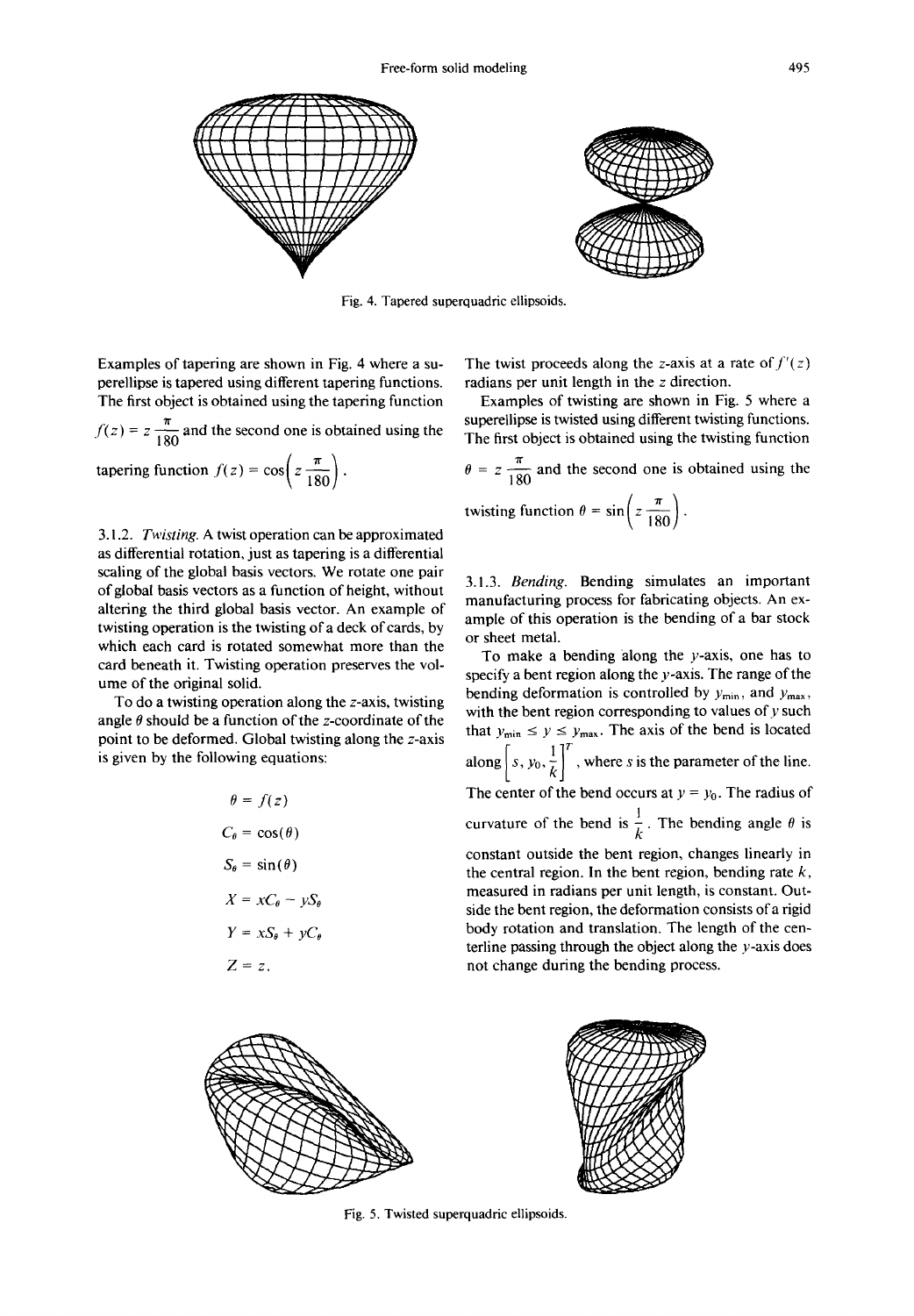



Fig. 6. Bent superquadric ellipsoids.

The bending angle  $\theta$  is given by:

$$
\theta = k(\hat{y} - y_0)
$$

$$
C_{\theta} = \cos(\theta)
$$

$$
S_{\theta} = \sin(\theta)
$$

where

$$
\hat{y} = \begin{cases} y_{\min}, & y \le y_{\min} \\ y, & y_{\min} < y < y_{\max} \\ y_{\max}, & y \ge y_{\max}. \end{cases}
$$

The formula for bending along the  $y$ -axis centerline is given by the following equations:

$$
X = x
$$
  

$$
Y = \begin{cases} -S_{\theta} \left( z - \frac{1}{k} \right) + y_0, & y_{\text{min}} \le y \le y_{\text{max}} \\ -S_{\theta} \left( z - \frac{1}{k} \right) + y_0 + C_{\theta} \left( y - y_{\text{min}} \right), & y < y_{\text{min}} \\ -S_{\theta} \left( z - \frac{1}{k} \right) + y_0 + C_{\theta} \left( y - y_{\text{max}} \right), & y > y_{\text{max}} \end{cases}
$$

$$
Z = \begin{cases} C_{\theta} \left( z - \frac{1}{k} \right) + \frac{1}{k}, & y_{\text{min}} \le y \le y_{\text{max}} \\ C_{\theta} \left( z - \frac{1}{k} \right) + \frac{1}{k} + S_{\theta} \left( y - y_{\text{min}} \right), & y < y_{\text{min}} \\ C_{\theta} \left( z - \frac{1}{k} \right) + \frac{1}{k} + S_{\theta} \left( y - y_{\text{max}} \right), & y > y_{\text{max}}. \end{cases}
$$

Examples of bending operation are shown in Fig. 6. In these examples, the bent region includes the whole object. In the first figure, an ellipse is bent 90°, and in the second one an ellipse is bent 360°.

Regular deformations explained above can be combined with rotation around some axes so that these operations can be performed around other axes than the ones specified. The mathematical details of the regular deformations can be found in [2]. Results obtained by applying regular deformations hierarchically are shown in Fig. 7.

#### 3.2. *Free-form deformations*

Free-form deformation can be thought of as a method for sculpturing solid models in a free-form manner. FFD can sculpt solids bounded by any analytical surface; planes, quadrics, parametric surface patches, or implicit surfaces. Its application is not re-





Fig. 7. A twisted, tapered superquadric ellipsoid, and a tapered, bent superquadric ellipsoid.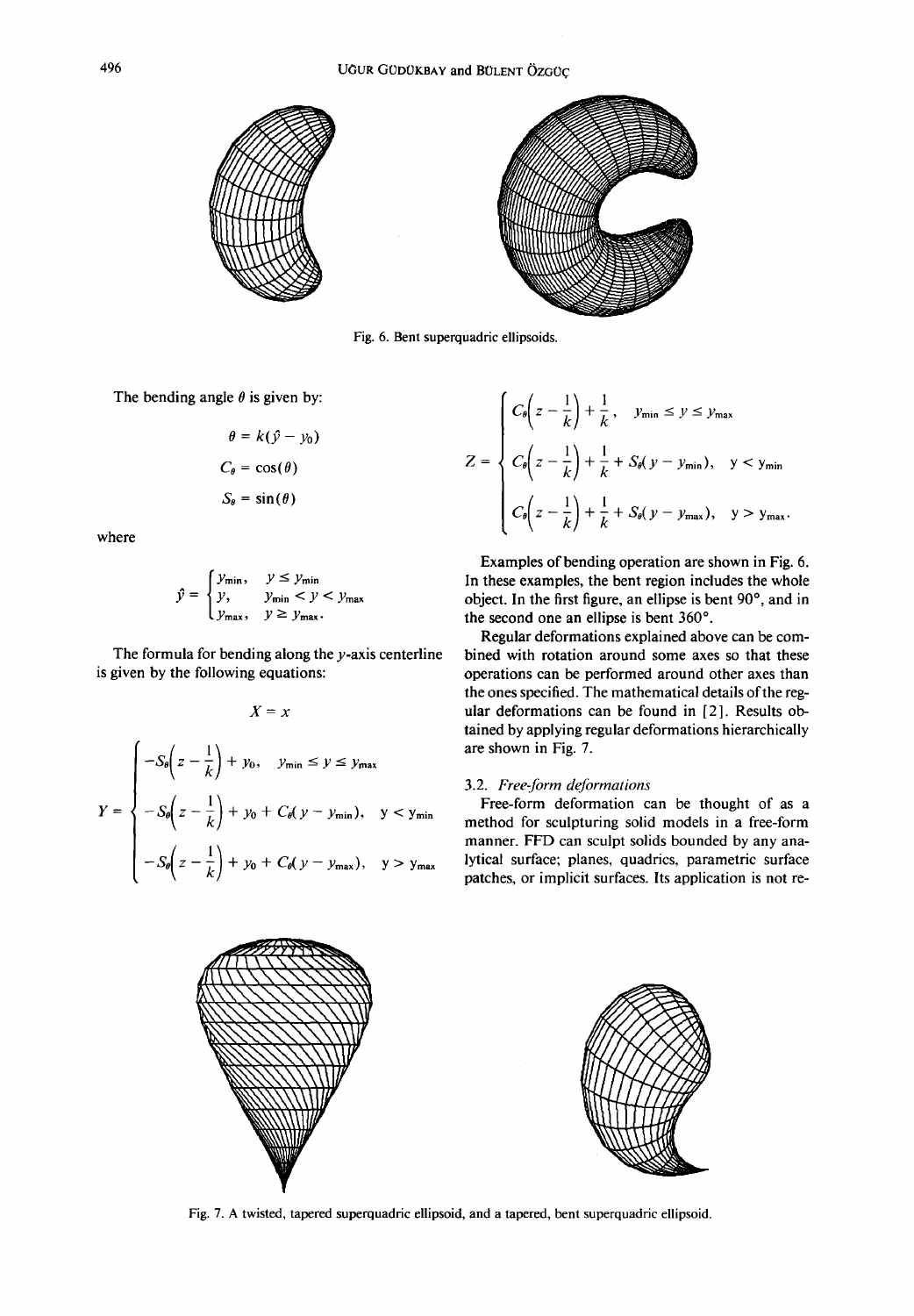stricted to solid models, but it can also sculpt surfaces or polygonal data.

In our system, two kinds of parametric surface patches, namely Bézier surfaces and superquadrics, are deformed in a free-form manner using FFD techniques. In fact, the objects are approximated using small polygons. Thus, the deformed data are actually polygonal data.

The free-form deformation is initiated by defining a three-dimensional grid of control points about the region to be deformed. The objects to be deformed are embedded in the grid of control points that can be interactively deformed as if it is made of a flexible material. The objects themselves can also be regarded as if they are made of a flexible material, so that when the whole grid is deformed, the objects inside them are also deformed respectively.

The deformation function for an FFD operation is defined by a trivariate tensor product Bernstein polynomial as specified in [10]. Since it is very time consuming to evaluate a trivariate Bernstein polynomial for lots of polygon vertices that are to be transformed, it is wise to convert the Bernstein polynomial to standard power polynomial basis, which can then be evaluated using Horner's method.

Steps of deforming an object using FFD technique can be summarized as follows:

- 1. Move control points from their undisplaced, latticial positions to their new positions.
- 2. Convert the Bernstein polynomial whose coefficients are the displaced control points to a standard power basis polynomial.
- 3. Calculate free-form deformation position of each point on the object by evaluating standard power basis polynomial found in step 2.

Our system uses the algorithms in [11] to deform objects in a free-form manner. The mathematical details of FFD technique can be found in [10]. Examples of FFD technique are shown in Fig. 8.

## 3.3. *Combination of regular deformations and FFD technique*

We have applied the two deformation techniques hierarchically to regular classes of objects by using our implementation. Results are shown in Fig. 9. The first object is obtained by tapering a superquadric hyperboloid of one piece and applying an FFD to the tapered object. The second object is also obtained in the same way, but the initial object is an ellipse. The third object is obtained by applying an FFD to a superquadric toroid to compress it and bending the compressed object.

## 4. THE USER INTERFACE

Since our system is interactive, we have to provide the user some facilities for defining parameters in creating objects and for defining deformation parameters so that the user can use it in an efficient manner. The facilities provided by the system are explained in detail in the following sections.

## 4.1. Facilities for creating Bézier surfaces and super*quadrics*

In our system, the user can create the desired objects with the help of the object menu (Fig. 11). The user can either select Bézier surfaces or one of the superquadrics to create a three-dimensional object.

To create Bézier surfaces, number of control points and number of curve points on each curve of the surface can be specified by the user, and control points for a Bézier surface can be interactively entered with the help of a mouse.



Fig. 8. An ellipse deformed using different FFDs.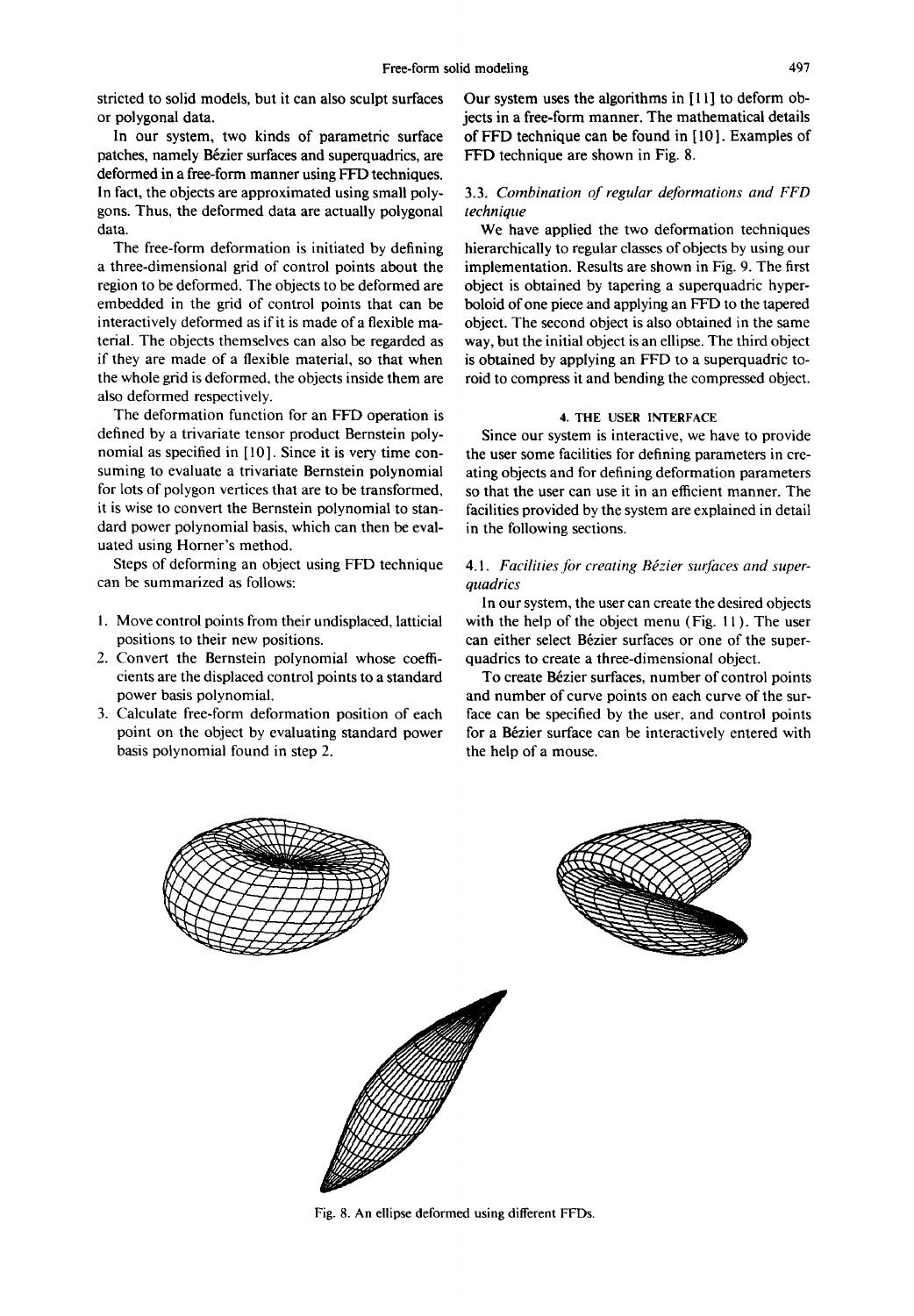

**Fig. 9. Results of applying combination of regular deformations and FFDs.** 

To create superquadrics, scaling factors and exponents are interactively input from the user and the user is presented with a rough sketch, namely the bounding box, for the object that will be created, Then the user may want the system to create the object specified by the parameters or discard it and specify different values for the parameters. The layout of the screen while parameters of superquadrics are being specified is shown



Fig. 10. The layout of the screen while parameters of superquadrics are given.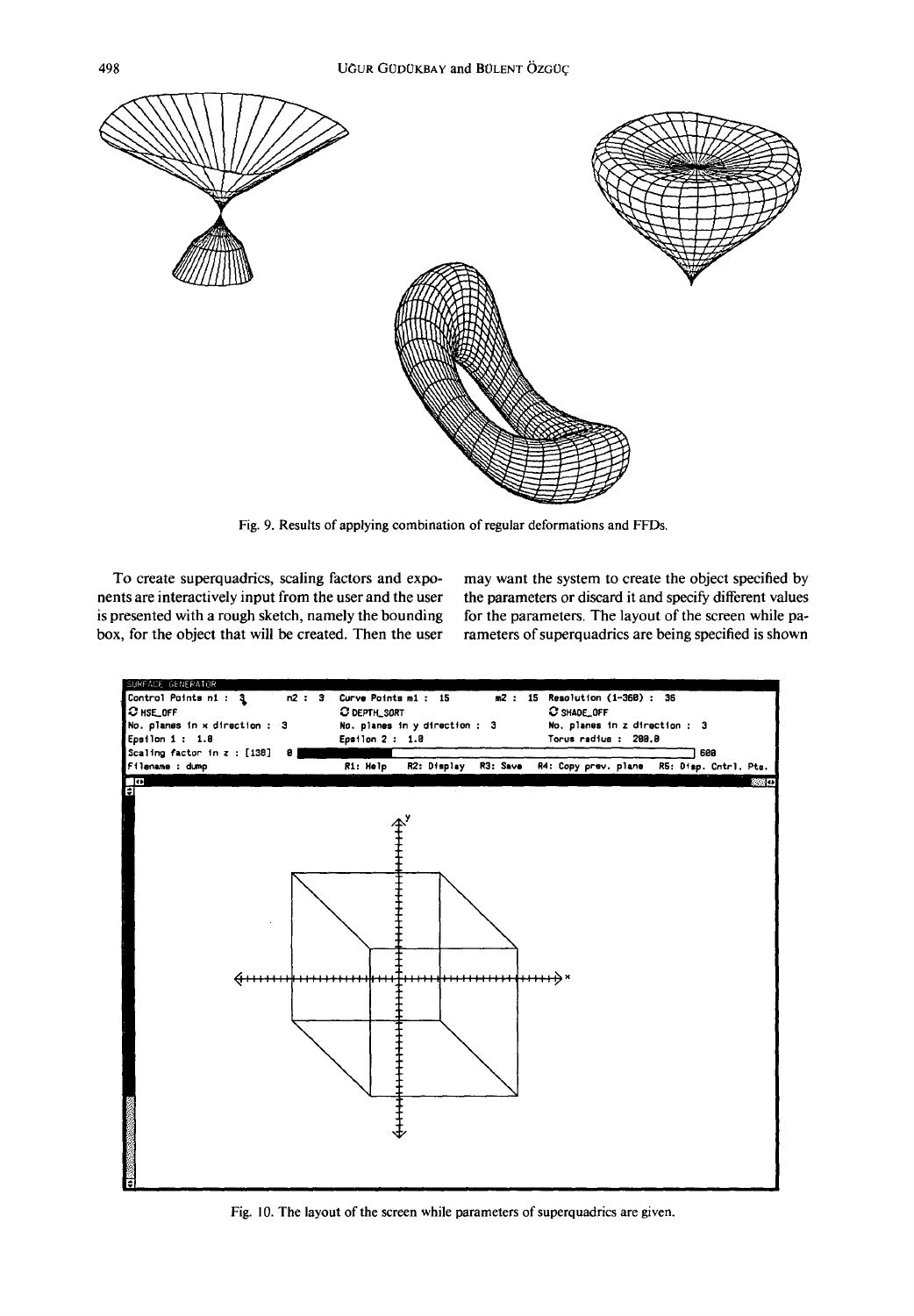|         | Display Bezier surface                    |                                        |  |  |
|---------|-------------------------------------------|----------------------------------------|--|--|
|         | Display Superellipse                      |                                        |  |  |
|         |                                           | Display Superhyperboloid of one piece  |  |  |
|         |                                           | Display Superhyperboloid of two pieces |  |  |
|         | <b>Display Supertoroid</b>                |                                        |  |  |
|         |                                           |                                        |  |  |
|         |                                           |                                        |  |  |
|         |                                           |                                        |  |  |
|         |                                           |                                        |  |  |
|         |                                           |                                        |  |  |
|         |                                           |                                        |  |  |
|         |                                           |                                        |  |  |
|         |                                           |                                        |  |  |
|         |                                           |                                        |  |  |
|         | <b>Bending along y-axis</b>               |                                        |  |  |
|         |                                           | Twisting around z-axis                 |  |  |
|         |                                           | Tapering along z-axis                  |  |  |
| Scaling |                                           |                                        |  |  |
|         |                                           | Rotating around an arbitrary axis      |  |  |
|         |                                           | Free-Form Deformations                 |  |  |
|         |                                           |                                        |  |  |
|         | <b>Translation</b><br>Exit from this menu |                                        |  |  |

Fig. 11. The object menu and the operations menu of the system.

in Fig. 10. The rectangular prism gives an idea to the user about the size of the object. Resolution of the superquadric objects can also be specified. In order to obtain very good polygonal approximations of superquadric objects, a high resolution may be specified. However, using a high resolution will produce better results at the expense of slowing down the operations.

# 4.2. *Facilities for deforming objects*

The implementation also provides facilities for deforming the created objects. The operations that will be performed on the objects can be selected using the

operations menu (Fig. 11 ). Different twisting and tapering functions can be selected using menus. The user may select currently available twisting and tapering functions for these operations or select the option for specifying a new twisting or tapering function. If the user selects this option, a new window appears on the screen in which he or she can enter the function for twisting or tapering operation in infix notation using the keyboard. Also, bending region and center of bend can be specified interactively for bending operation.

To do an FFD, the user is presented with a regular lattice of control points. The number of planes in *x,*  y, and z directions can be specified interactively. In this way, the user may select between high quality and speed of the operations. If the number of control points in each direction is high, the deformation specified will be better, but operations will be slower. On the other hand, if the number of control points in each direction is low, operations will be faster, but deformations will not be high quality.

The user may take each plane parallel to the  $xy$ plane and change the coordinates of points interactively with the help of a mouse. He or she may see the lattice of control points any time during that process. After deforming lattice of control points, the user can get the deformed object according to the specified lattice. Fig. 12 shows a lattice of control points generated by our system.

Display facilities such as shading and hidden-surface elimination are also provided by the system so that



Fig. 12. A lattice of control points created and deformed by our system.